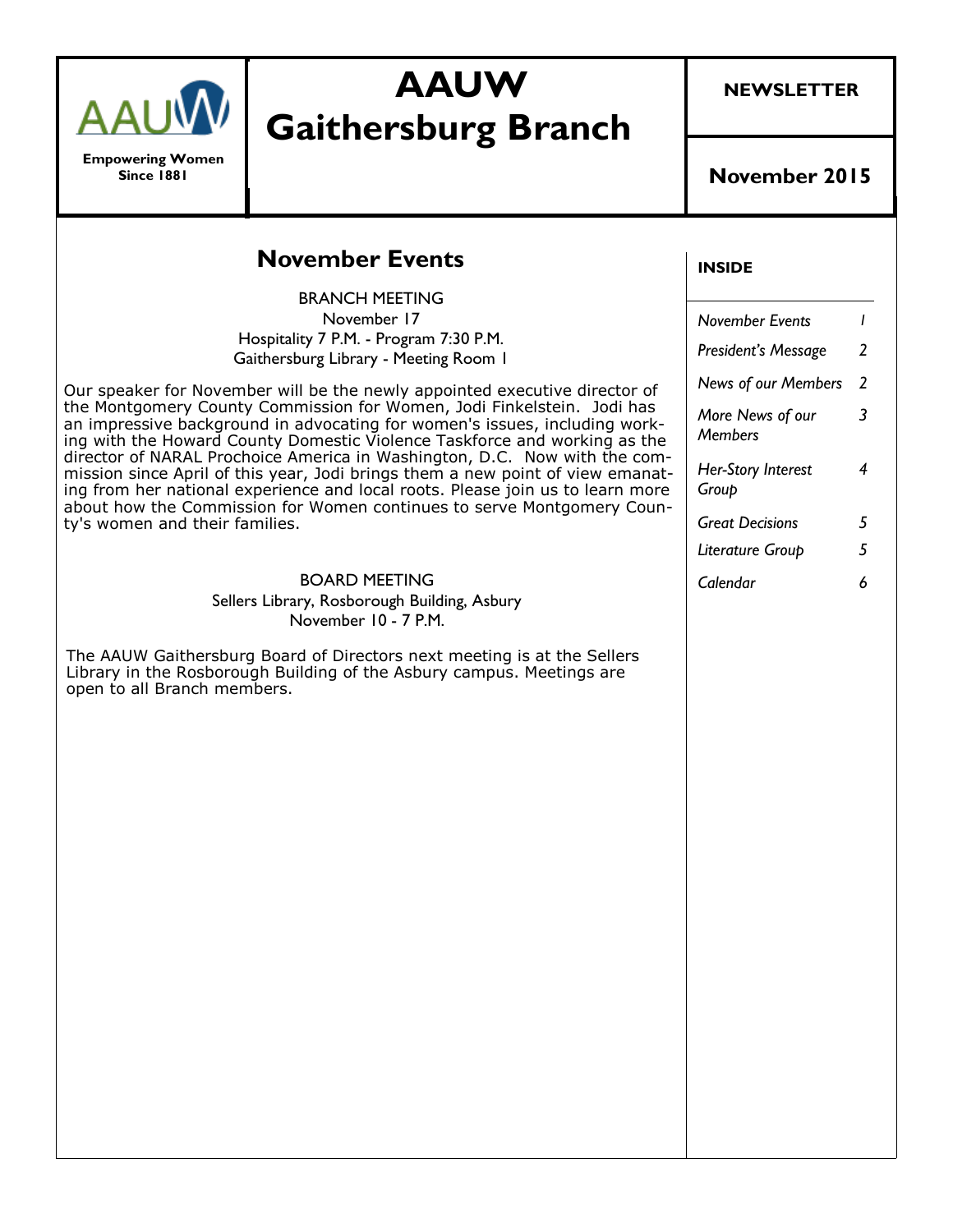*Page 2* AAUW—Gaithersburg Branch *November 2015*

# **PRESIDENT'S MESSAGE**

#### *- Heather Reichardt*

Greetings, Gaithersburg Branch members and friends! I have just returned from our October Branch meeting at the Gaithersburg Library. We heard an educational, entertaining and enthralling presentation from Suzanne Gould, the AAUW national archivist. Suzanne has a wealth of experience and education in archiving and library science. So, I am confident that AAUW's records, going back to 1881, are in good hands. Our members had some good questions for Suzanne, as well. I'm sure she could give a much longer talk on the association's history. Follow up, if you are interested in AAUW history, by joining her Archives Corps. At the very least, check out the Web site at www.history.aauw.org. This is important and fascinating work that she and her team are doing.

We had a second, unplanned, speaker at the meeting, Mr. Adisa Muse, the political director of Maryland Working Families' Women's Economic Security Agenda (WESA). He gave us some timely information about the coalitions in Maryland that are working to pass legislation, not only to help all workers, but also, more specifically, women workers. The coalitions have submitted requests for legislation to the Maryland legislature on: 1) fair

# **NEWS OF OUR MEMBERS**

### *- Mary Wykes*

Congratulations to our Co-Vice President for Program Carolyn Fisher, Ph.D., on her new position with The Scientific Consulting Group (SCG Corp.) located at 656 Quince Orchard Road in Gaithersburg. She is part of the scientific writing group. The firm does contract work in many health- and science-related

scheduling, 2) pay equity, and 3) paid sick days. Muse told me afterwards that they may also push for a fourth bill dealing with paid family medical leave. As you



know, the current federal standard is 12 weeks of *unpaid* family leave. He also informed us of an important event that they are having at the Silver Spring Civic Center on November 8. More information will be forthcoming.

We learned from Suzanne Gould that as far back as 1894 the members of the original Association of Collegiate Alumnae were, even then, surveying working women and their employers about equal pay for women and men in the same or similar jobs. Unfortunately, it is still an issue. However, on the bright side, AAUW fights for us every day in this arena.

It was wonderful to see some newer members at the meeting tonight. Please encourage all members to join our meetings--I still need to put faces with names. And friends are always welcome. Feel free to reach out to me via e-mail at

heather.reichardt@marriott.com. Have a wonderful Thanksgiving!

areas for agencies such as NIH, NCI, and EPA.

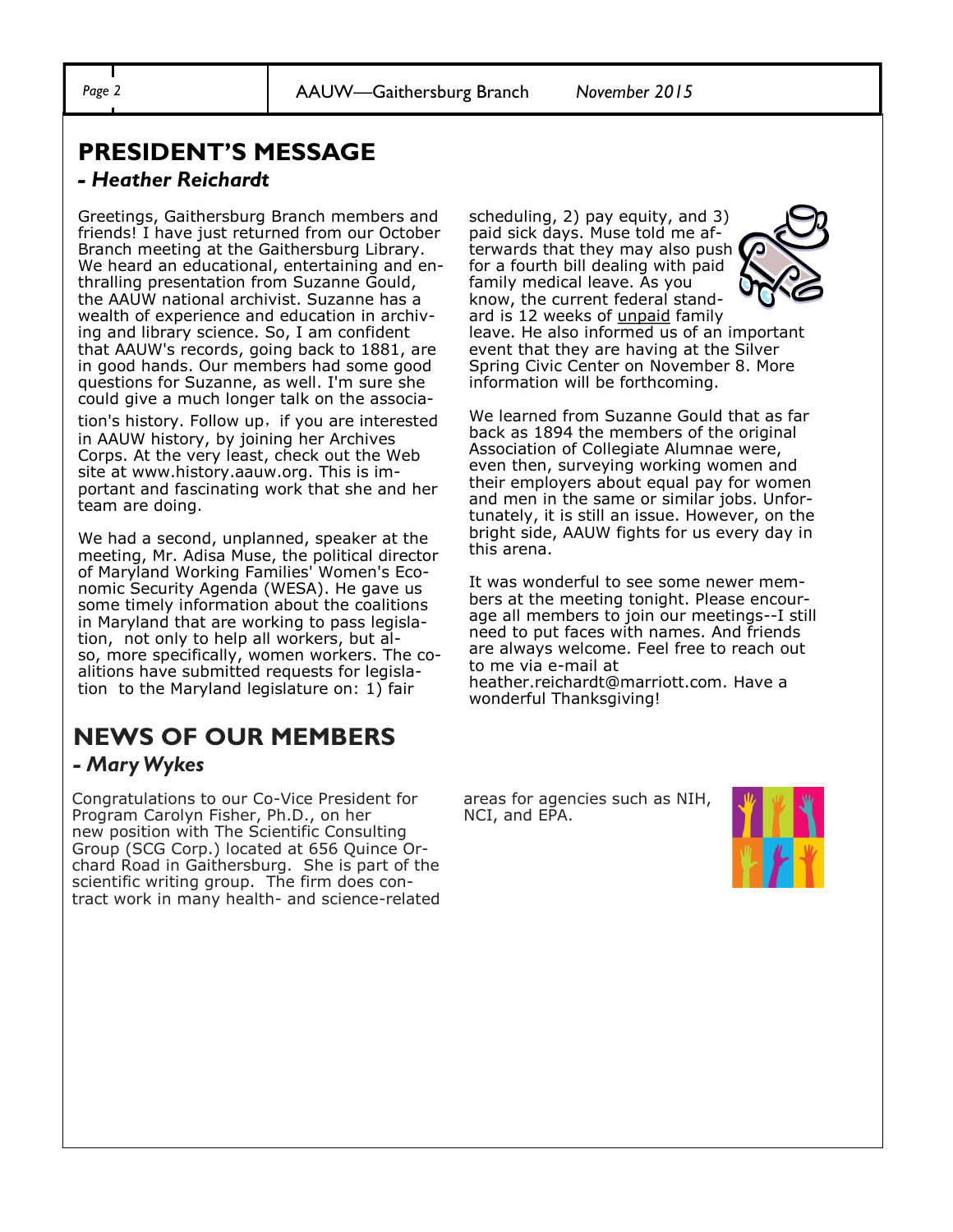*Page 3* AAUW—Gaithersburg Branch *November 2015*

### **NEWS OF OUR MEMBERS**

#### *- Jean Hirsch*

In the afternoon of a beautiful Saturday, October 17, my husband, Roland, and I visited Haydee Rolin at her assisted living facility, Brighton Gardens, in West Orange, New Jersey. Haydee has moved to a new efficiency apartment there. She prefers to be called around eight at night since she does not rely on the phone answering machine any more, preferring to speak personally with people. She welcomes and appreciates letters, particularly those written in large print.

Haydee was cheerful and looked gorgeous as always. Her spirits were happy because of personal visits and because some of her medication issues have been resolved recently, making her feel better and perkier. Additionally, while we were visiting, she had a phone call from her son,

Etienne, who lives in France. Haydee is getting around, walking with a cane or walker. But with a limited two-foot eyesight range, she has had to make some adjustments in her activities. Her daughter, son-in-law and their children are nearby and visit and call her.

She is taking good care of herself and enjoyed knowing how everyone is doing as we told her the news of various AAUW members such as Jean Friedmann and Mary Wykes. Haydee Rolin misses you, her AAUW friends, and sends everyone her good wishes and looks forward to hearing from you soon!



*Jean Hirsch (right) visits Haydee Rolin in New Jersey. Haydee has been a Gaithersburg Branch member for 20 years and was an active contributor before moving to New Jersey.*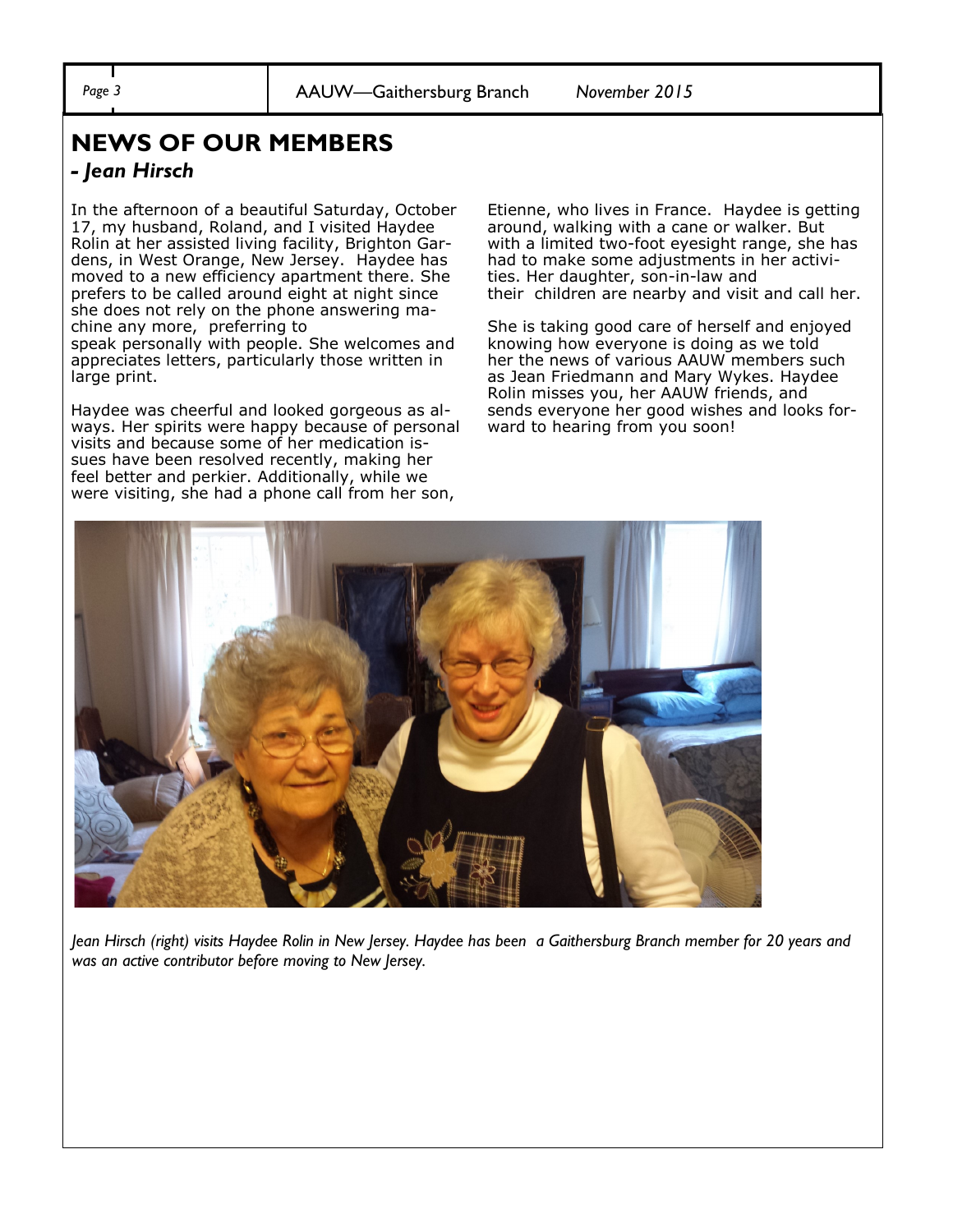# **HER-STORY INTEREST GROUP**

#### *- Anita Taylor, Coordinator*

As noted in the last newsletter, due to the new meeting dates, this newsletter may arrive too late to notify you of the November 4 meeting. And, almost certainly, that will be the case in December. Therefore, mark your calendar for December NOW: December 2.

On both dates we convene at 2:30 p.m. in the club room at Park View (Building 211) on the Asbury campus. (Contact Anita Taylor for directions if needed.) Please join us if you are interested in stories of women, mostly those from the past--although occasionally we visit special current history makers.

We are spending 2015-16 looking at the lives of those who have held the not-so "honorary" position of First Lady. In September we talked about things we had not previously known about Martha Washington and Abigail Adams. On November 4, we will discuss the Jeffersons, the indomitable Dolley Madison, and try to uncover a woman of whom we have barely heard, Elizabeth Monroe.

For December 2, our discussion also will focus on mostly unknowns, Louisa Adams, Rachel Jackson and those who acted in her place, then, time permitting,



Hannah and Angelica Van Buren. These women lived through increasingly difficult times for the new nation as it passed from surviving a second war, intensified its own war against the peoples of the "frontiers," and continued to wrestle with issues that soon would engulf the country in a third, hugely traumatic war.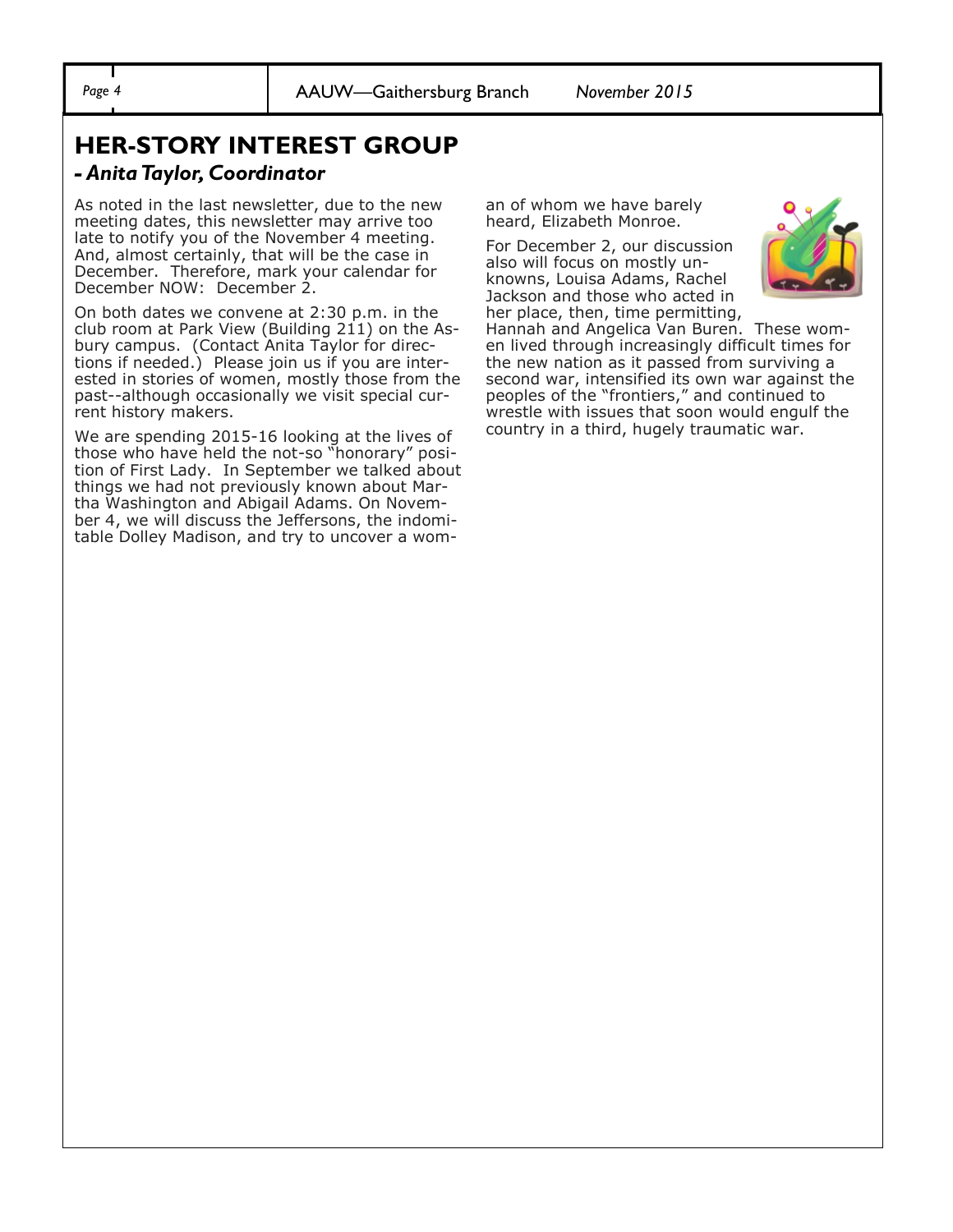*Page 5* AAUW—Gaithersburg Branch *November 2015*

### **GREAT DECISIONS**  *- Charlotte Fischer, Coordinator*

The Great Decisions group will meet at the home of Terry Medlar, 8904 Edgewood Drive, Gaithersburg, on November 24 from 2:00 to 4:00 p.m. (note the earlier starting time). The topic to be discussed will be "Brazil in Metamorphosis" led by

Mary Wykes. Refreshments will be served before the discussion. Please contact Charlotte Fischer for questions or concerns.



AAUW Gaithersburg Branch http://gaithersburgmd.aauw.net

### **LITERATURE GROUP** *- Mary Wykes*



The Literature Group will not meet in November. The next meeting will be Saturday, December 5, at 10 a.m. at Jane Carroll's home if you

need directions. Jane will lead the discussion. Light refreshments will be served and all are welcome.

The selection for this meeting is "Children of the Stone: The Power of Music in a Hard Land" by Sandy Tolan. This is a story about the power of music first, but also about freedom and conflict, determination and vision. It is an unlikely story. Ramzi Hussein Aburedwon, a child from a Palestinian refugee camp, confronts an occupying army, gets an education, masters an instrument, dreams of something much bigger than himself, and then, through his charisma and persistence, inspires others to work with him to make that dream a reality. The dream: a school to

transform the lives of thousands of children--as Ramzi's life was transformed--through music.

The author has been covering Israel and Palestine for 20 years, having made 15 trips there over that time. He says, "Each time I return home, I have to adjust to the reality that Palestinian lives and aspirations are basically off the map in the U.S." Sandy Tolan is a journalist, teacher, and documentary radio producer. He is an associate professor at the Annenberg School for Communications and Journalism at USC and has won over 25 awards for his reporting and writing. This latest book was released in April 2015 and has received strong early praise and reviews.

*President Heather Reichardt* 

*Co-Vice Presidents for Program Carolyn Fisher* 

*Anita Taylor*

*Vice President for Membership Marilyn O'Connell*

*Treasurer Terry Medlar* 

*Recording Secretary Marybeth Morsink* 

*Corresponding Secretary Jane Carroll* 

*Newsletter Editor Qing Jiang*